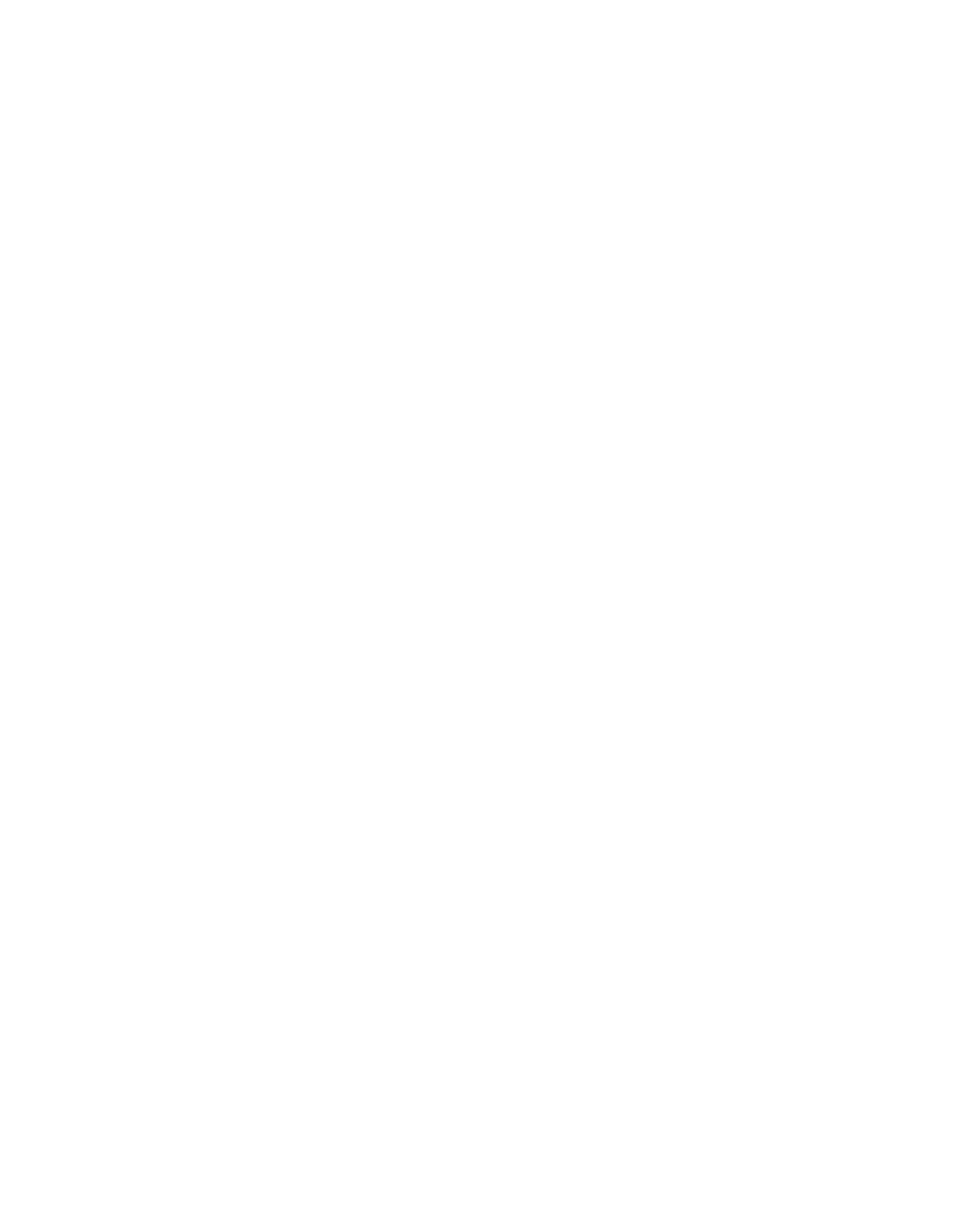

Minutes of the 75<sup>th</sup> Anniversary Committee City of Cherry Hills Village, Colorado Friday, June 12, 2020 at City Hall

9:02 a.m.

# **ROLL CALL**

Co-Chair Thomas Barry, Laura Christman, Doug Tisdale and Nancy Wyman were present on silent roll call. Also present were Director of Finance Jessica Sager, Parks and Recreation Coordinator Emily Black and Administrative Assistant Pamela Broyles.

Co-Chair Dino Maniatis participated via conference call at 9:15 a.m.

Absent: Michael Robb

# **PLEDGE OF ALLEGIANCE**

The Committee conducted the pledge of allegiance.

# **AUDIENCE PARTICIPATION PERIOD**

None

# **CONSENT AGENDA**

Committee Member Christman moved to approve the minutes, seconded by Committee Member Wyman.

Motion Passed Unanimously

# **UNFINISHED BUSINESS**

a. Updated Information for 75<sup>th</sup> Anniversary events

March 9, 2020 75th Anniversary Committee 1 Co-Chair Barry shared with the Committee that he and Co-Chair Maniatis discussed the status of the Gala event scheduled for August. He said their initial thought is that August is too soon to have a large public gathering. He said they were also concerned that if there are restrictions in place for 50% capacity it would eliminate the opportunity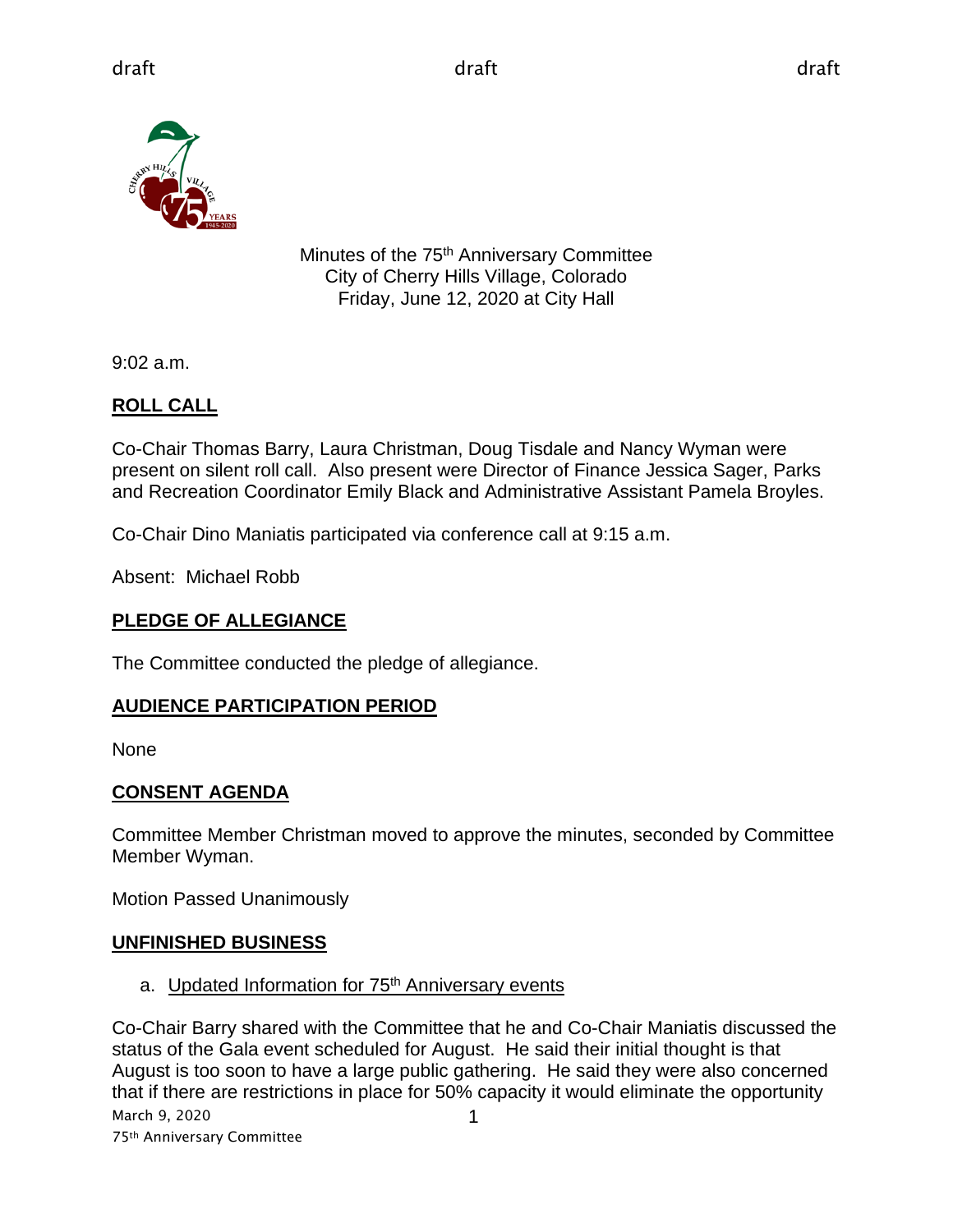to cover the cost of the event. He asked staff what the City's timeline and parameters are for holding future events.

Director Sager responded the City is following the guidelines of the Tri-County Health Department.

Co-Chair Barry asked the Committee if they would like to consider having a commemorative event next spring or if the Committee would rather focus its efforts on the event planned for September in John Meade Park.

Committee Member Wyman agreed that the dinner event in August should be cancelled. She believed the Committee should focus on the event in September.

Committee Member Tisdale expressed that there is an opportunity to look at a spring event around March or April. He said this time frame is still close enough to the  $75<sup>th</sup>$ Anniversary.

Committee Member Christman suggested the Committee put their efforts and budget into the Park event. She proposed a two-day event to better accommodate social distancing. She said she does not think the historical celebration should go away, but there would be other opportunities to hold the historic event in the future such as the public opening of Quincy Farm. Her concern is that unless there is an effective vaccine, residents would be reluctant to attend a large gathering.

Committee Member Christman noted that she is in communication with the donors of the Alan Hutto Memorial Commons and they are interested in helping with the grand opening.

Co-Chair Barry asked if the City had an estimate on how many people the Park can host while social distancing.

Coordinator Black responded that there is no specific calculation, but the City could do a rough estimate of what could be possible.

Co-Chair Barry noted that tickets may be required for the event in order to have a predetermined number of visitors to make it safe. He suggested painting markers on the ground to establish social distancing.

Coordinator Black recommended if the Committee decided to organize the event this way, they should consider the number of family members in a group versus individuals. She said she liked the idea of putting markers on the grass of the performance area to help people social distance.

Committee Member Christman advised the Village Club created a simple sign-in sheet that has been very effective in monitoring people going into the Club.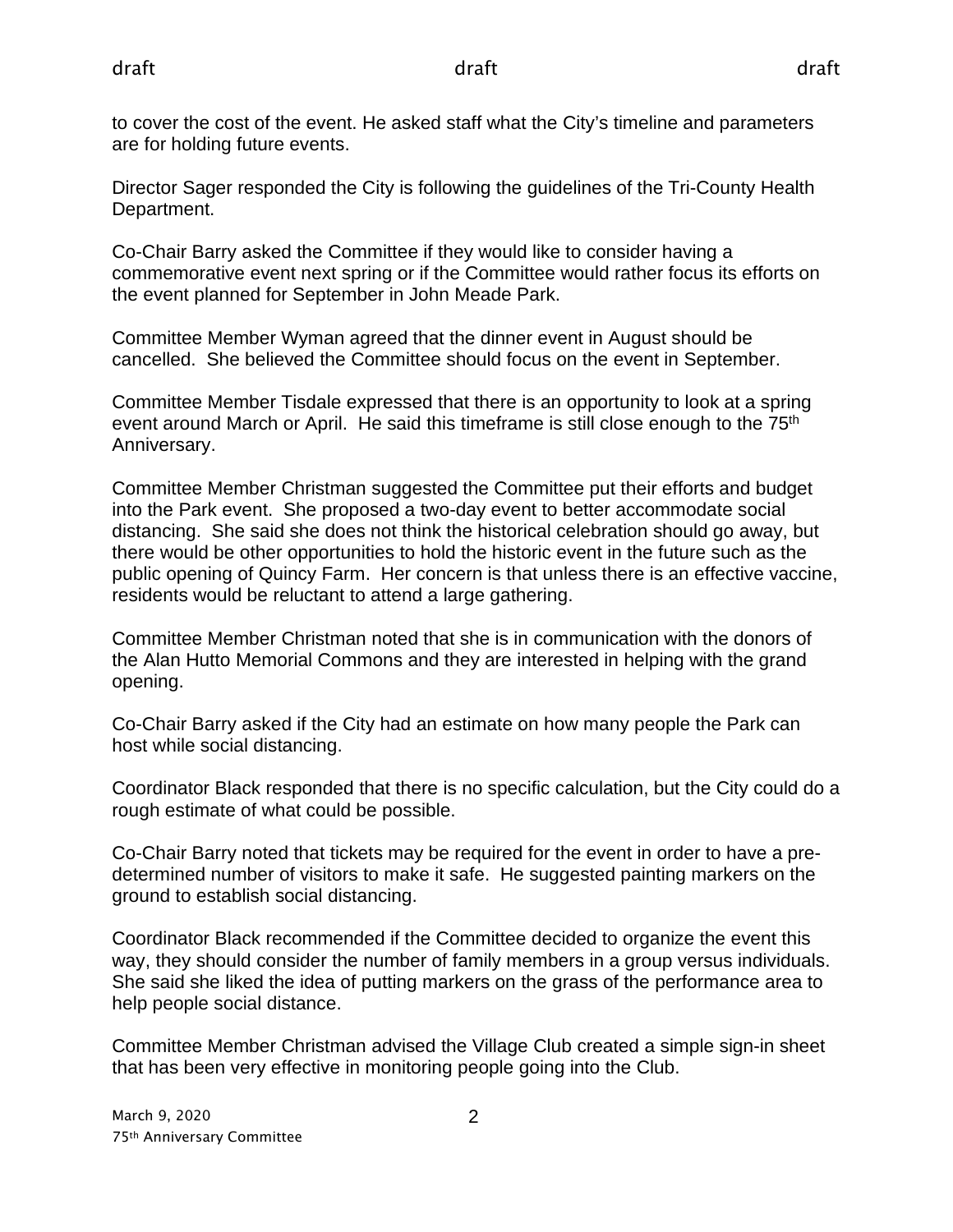Director Sager explained the City is concerned about revenue and expenditures due to the virus and the budget might have to be scaled back for the event. She said staff has cancelled events or moved projects to 2021 so she would recommend not using the entire budgeted amount for the event. She also pointed out that if the Committee decided to move one of the events to 2021, it would need City Council approval because it will need to be carried into the 2021 budget.

Committee Member Christman said she would like to have an idea of what the City plans to spend before meeting with the donors of Alan Hutto Memorial Commons. She said she has been communicating with them and she would like to share the budgeted amount and allow them to contribute additional funds if they would like.

Committee Member Tisdale said the Committee should present the revised budget to City Council. He said the Committee should advise Council how much they would like to carry forward and how much they are planning to spend on the John Meade Park Grand Opening event.

Co-Chair Barry asked if the City had a suggested budget amount to spend on the event.

Director Sager responded that between \$5,000 and \$10,000 would be staff's preference, but no more than \$10,000.

The Committee agreed the event should be a one-day event and include the dedication of the time capsule Alan Hutto amphitheater.

Committee Member Christman said she would share the information with the Alan Hutto Commons donors.

Co-Chair Barry asked if it is possible to solicit online donations from guests that attend the event.

Coordinator Black explained that there is a donation jar at all of the City Special Events where people can make donations to the Catherine Anderson Land Donation Fund.

Director Sager explained that the online payment site was set up to sell tickets, but not to take donations. She said donations would have to be made separately.

Co-Chair Barry asked Committee members if they wanted to dissolve the Committee after 2020 or continue into 2021. He also asked if it would require City Council approval if they decided to continue.

Director Sager responded she was not sure if the resolution was written to dissolve the Committee in 2020 or once the anniversary events were completed so she would want to review the resolution to be sure.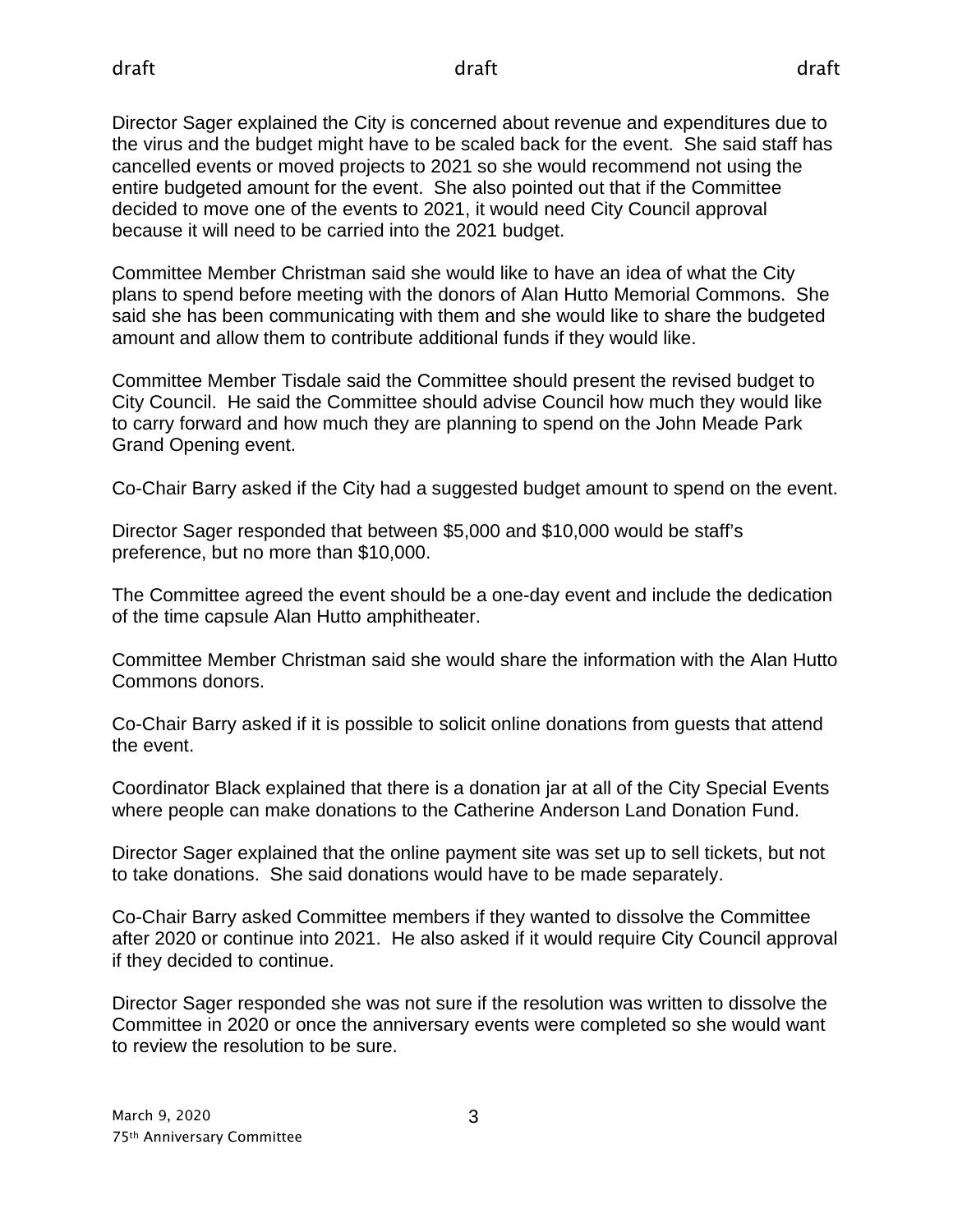Co-Chair Barry asked if the Committee could continue working on the historical element and present their ideas at another City event.

Committee Member Tisdale advised from a financial point of view the budget would not carry forward automatically. He noted the Committee has an established budget now and if they are going to change the scope of the event, they need to adjust the budget and report back to City Council. If the Committee decided to hold an event next spring, they would have to make funding for the event part of the budget cycle to be approved by Council in December. He added if the Committee decided not to hold an event next spring but wanted to participate in an event such as the opening of Quincy Farm, they would not need a line item in the budget, but would need clarification from the City Attorney that the Committee could continue working on behalf of the City.

Co-Chair Barry expressed that he would like to see the Committee carry forward the ideas and momentum to give something back to the community.

Co-Chair Maniatis stated with the history the Committee has put together from interviews with residents and photographs collected, it would be useful time spent to continue the Committee into 2021. He said he would hate to lose the momentum that the Committee has established.

Committee Member Christman stated the cost of videography should be carried forward in the budget so the information was not lost.

Co-Chair Maniatis said he envisioned just doing the videography himself.

Co-Chair Barry asked if the Committee would be able to show a historic video at another City event such as the Quincy Farm grand opening event.

Committee Member Christman said the video would be useful regardless as it could be posted on the City's website.

Co-Chair Barry asked when Quincy Farm might open.

Coordinator Black responded that the Master Plan process had been delayed due to COVID-19 and there is not an anticipated date as to when the Farm might open.

Committee Member Wyman expressed that would not want to help with an event at Quincy Farm, she was only interested in assisting with 75th Anniversary events.

Co-Chair Barry asked if the Barn Party will still be held.

Director Sager responded that she has not heard a final decision from the Land Preserve. She confirmed the Annual Car show and National Night Out had been cancelled. She said the only event that has not been officially cancelled is the Winter Celebration event in December.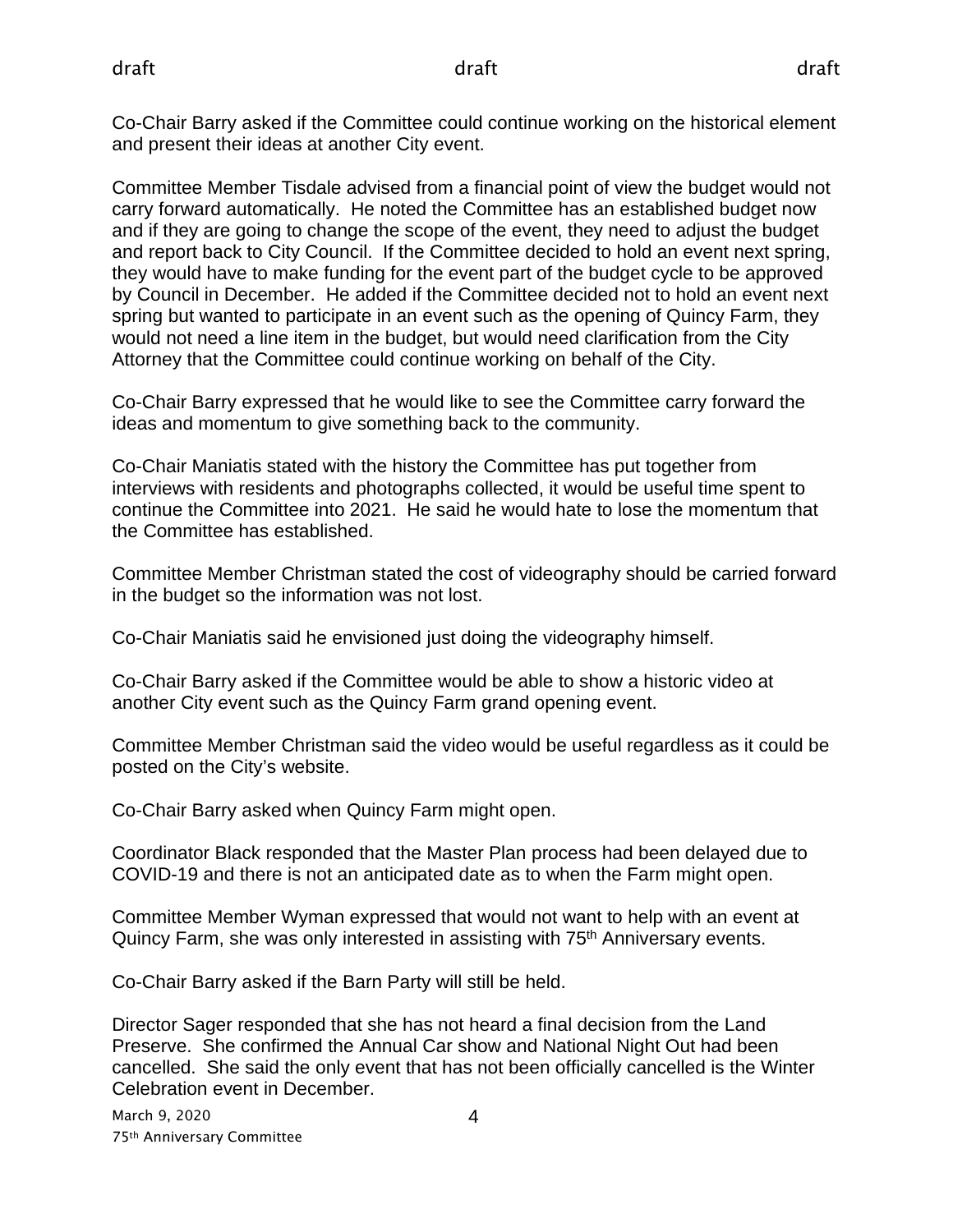Co-Chair Barry asked the Commission if they want to focus on planning activities for the September 26<sup>th</sup> event. He said he would work with Co-Chair Maniatis to put some thoughts on paper and create a presentation for the next meeting.

Committee Member Tisdale summarized that the target date for the event is Saturday, September 26<sup>th</sup> for the grand opening of John Meade Park and the Alan Hutto Amphitheater to include performances and general celebration at that time. He said a portion of the budget was initially going to be spent on that event anyway, but now the Committee would explore taking a portion of the budget that would have been spent on the gala and apply it to expansive efforts of the park opening. The Committee will determine what that is and advise Council so a budget adjustment can be made and discussions can continue with the donors of Alan Hutto Memorial Commons relevant to what they want to see and if they want to supplement that further and come back with a proposed outline of what it will look like before we proceed

Co-Chair Barry asked Committee Members to send their thoughts through email so they can be formulated into an outline for the next meeting.

Committee Member Christman noted that the outline also needs to go before the Parks, Trails and Recreation Commission. She also discussed the following activities that might be prohibited due to COVID:

- Face Painting
- Pony Rides (maybe)
- Scavenger Hunt
- Trail Ride (maybe)

Ms. Black confirmed that fishing is an activity that would be appropriate at the event as the number of people on the fishing piers could be limited and there are areas along the banks of the ponds where people can fish. She said staff is hoping the playground will be open, but the City will follow Tri-County Health's recommendations for playgrounds at that time.

Committee Member Christman noted the Parks, Trails and Recreation Commission (PTRC) liked the idea of doing a fun run at the event but decided it would be better as a separate event around Halloween. She said it is important to consider what events can be safely added when emailing thoughts and ideas for the event under the current circumstances. She asked the Committee to consider the rules regarding food.

March 9, 2020 5 Coordinator Black shared the event was briefly discussed with Commissioner Dahl after the PTRC meeting last night. She said in lieu of food trucks, the Committee might consider having grab and go lunch bags for people to include a sandwich, chips or a cookie and an apple so people can walk by a table, pick it up and take it to a location where they can safely social distance. She said pre-packaged food is the only way it could be done because staff would not be able to safely cook and handout food.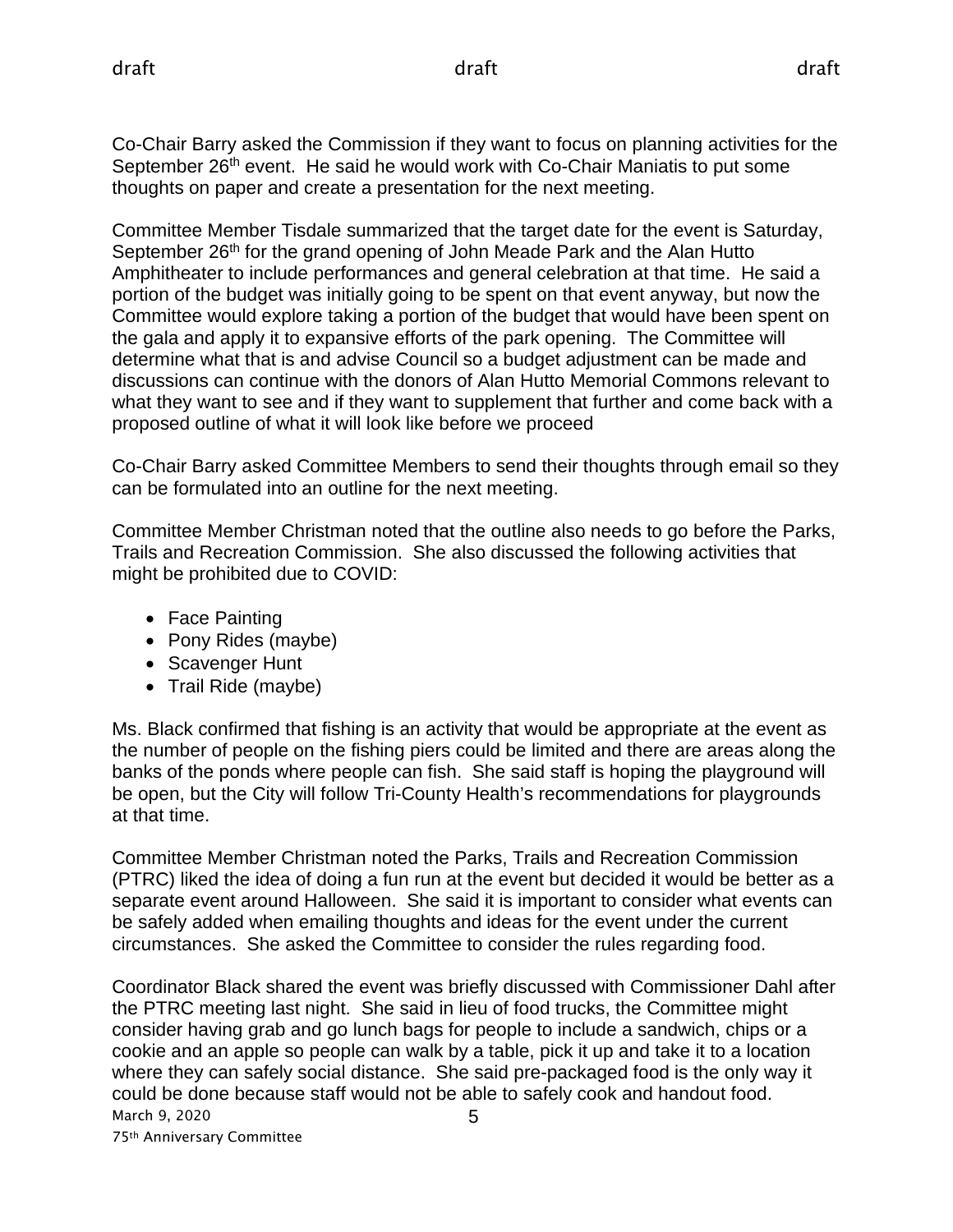Co-Chair Barry agreed to do some research on kid's events that were appropriate under the current conditions.

Committee Member Wyman noted COVID changed a lot of the dynamic and asked if fishing could be done safely.

Coordinator Black explained families could bring their own fishing rods and maintain safe distance from other groups.

Co-Chair Maniatis stated he liked the direction the Committee was taking and that they could plan to make the September event special.

Co-Chair Barry noted Committee Member Wyman had created a list of items that could be added to the time capsule. Committee Member Wyman read her list, including a cell phone, price for a gallon of gas, EPIC ski pass, school logos, CHV cars, virus information, toilet paper, and school information.

Committee Member Christman noted schools' first priorities right now are trying to address their responses to both COVID and issues of systemic racial discrimination, so she was happy to contact the schools but they may not receive a response.

Co-Chair Barry and Committee Member Wyman agreed it was alright not to try to contact schools since they were so busy.

Co-Chair Barry suggested considering the durability of items placed in the time capsule; he loved the idea of adding toilet paper but was not sure it would last.

Committee Member Tisdale suggested adding a copy of the Villager and the Village Crier.

Co-Chair Barry agreed and suggested a national paper as well. He asked City staff if there was further direction about location.

Director Sager stated staff had not discussed the time capsule since giving the Committee the Art Commission's feedback at the last 75<sup>th</sup> Anniversary Committee meeting.

Committee Member Tisdale asked if the Art Commission had provided further feedback.

Director Sager answered the Art Commission had not provided additional feedback for the time capsule, but had suggested the bricks be used as a base for other art.

Co-Chair Barry asked if the bricks should be available for sale at the September event, and if the time capsule should be dedicated at that event and placed at a later date.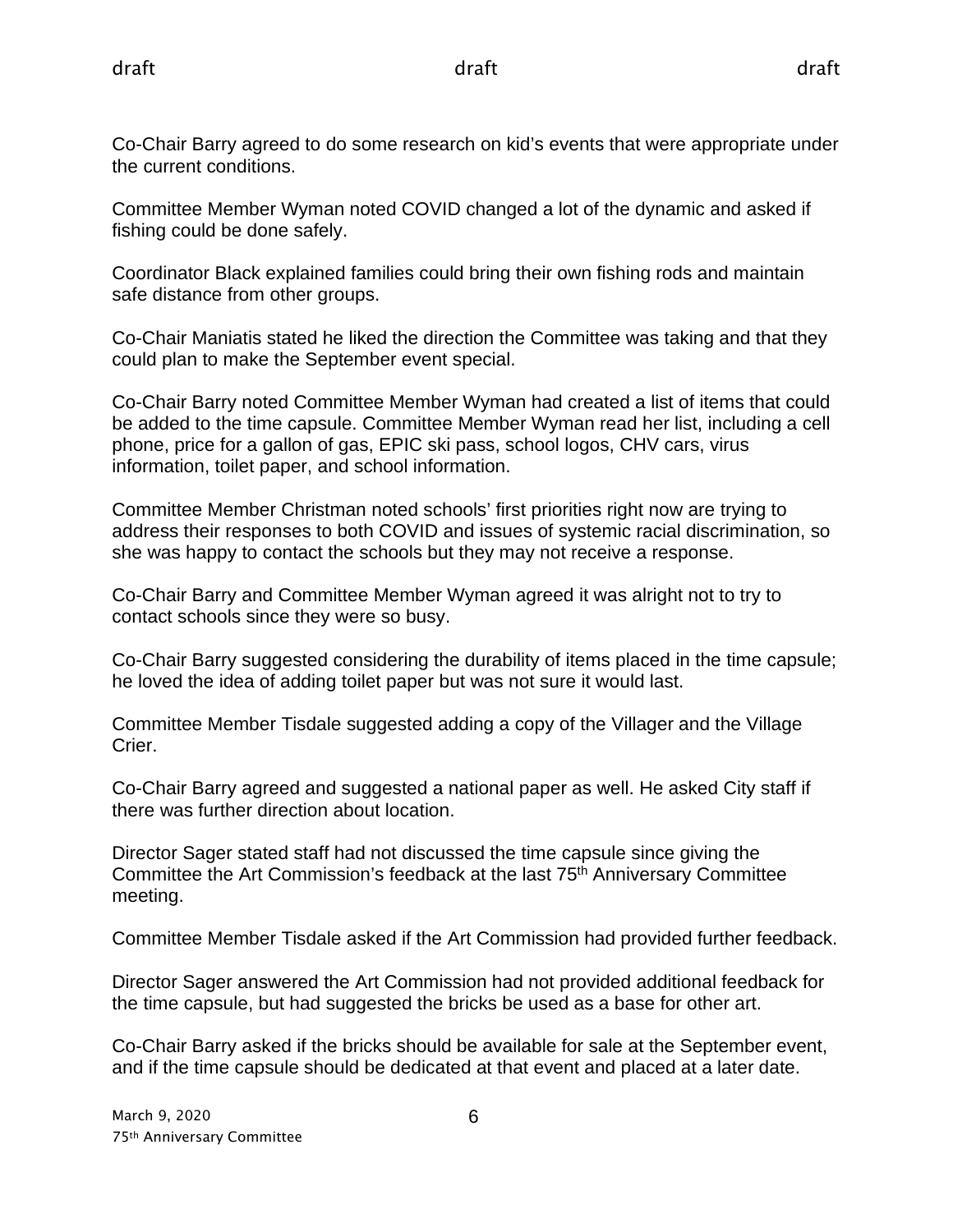Committee Member Wyman stated she thought the time capsule should be put in place at the September event.

Co-Chair Barry wondered who should recommend a location for the time capsule.

Director Sager noted at the last meeting, they had discussed using the bricks in a walkway outside of City Hall, which would not require Art Commission approval since it was not a structure that would be considered art. She explained if the capsule were buried in a park, it would require PTRC approval.

Committee Member Wyman asked who would approve it if it were placed outside of City Hall.

Director Sager explained City Council would likely approve it if it is just being buried on City Hall property, but if it is on City Hall grounds within a structure, it might need Art Commission approval.

Committee Member Tisdale discussed the possibility of opening a hole in the patio concrete at City Hall to place the time capsule and covering it with a plaque explaining the time capsule is underneath. He stated that was likely easiest and most affordable.

Committee Member Wyman stated she thought that was the best option.

Co-Chair Barry stated there might be a metal, recessed box that could be placed into the concrete.

Committee Member Christman suggested it not be placed in the patio concrete, since there may be structural issues (the patio had to be constructed twice), but perhaps amongst the shrubs in the front gardens, which would also be less expensive.

Co-Chair Barry offered to research and find different options ranging in cost ahead of the next meeting.

Committee Member Christman invited Freda Miklin with the Villager newspaper to speak.

Freda Miklin stated that Editor, Bob Sweeney, wanted to let the Committee know that if they decide to do a historical photo display, the Villager has plenty of historic photos they would be willing to share.

Co-Chair Maniatis thanked Ms. Miklin and stated the Committee would take her up on her generous offer.

Co-Chair Barry invited Committee Member Christman to speak about the dedication of the amphitheater. Committee Member Christman responded the Committee should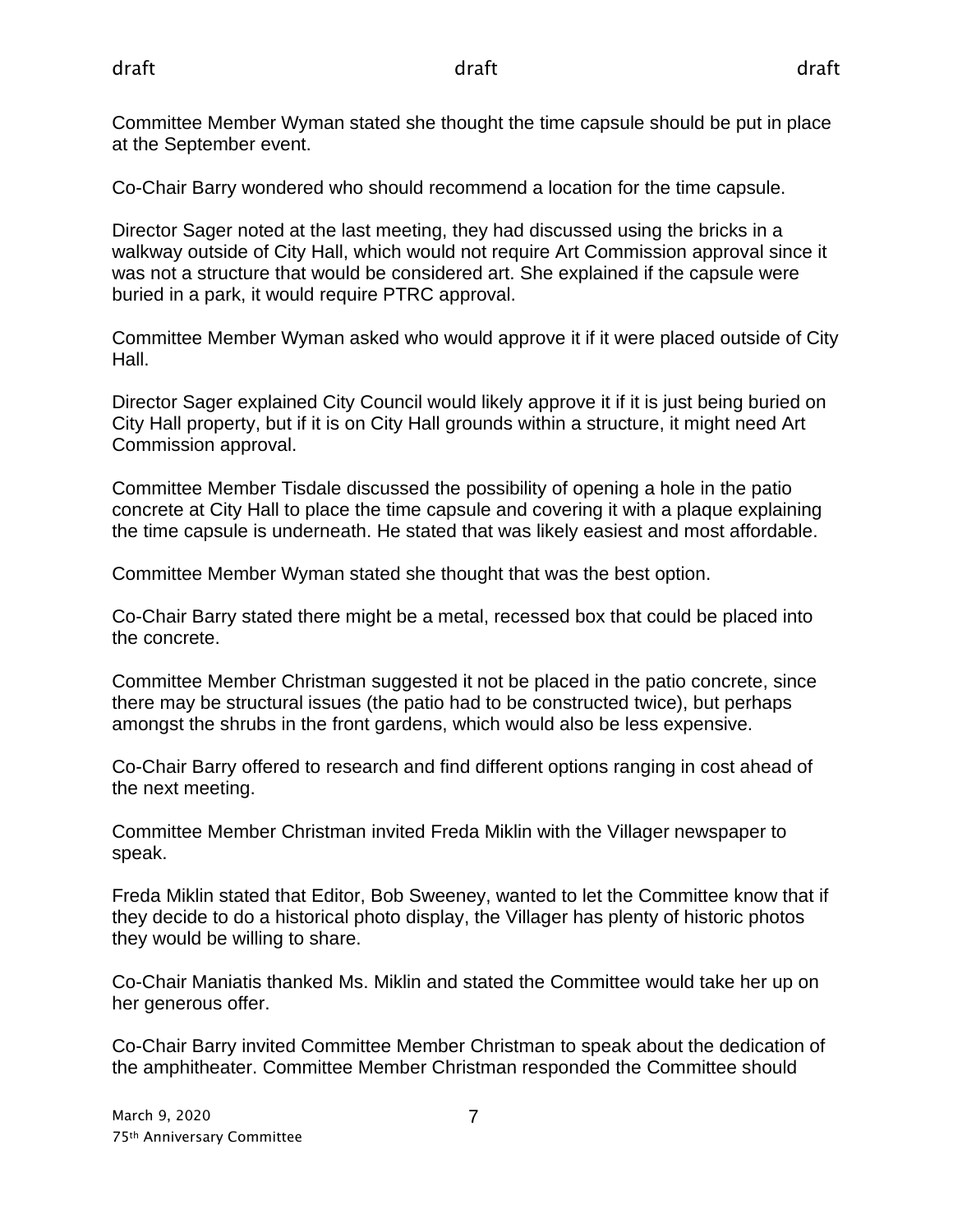create their vision of the event first, since it is a city event, and then she could bring that vision to the Neidermans and Huttos for feedback.

Committee Member Tisdale stated he agreed and recalled he spent much time speaking with Frank Hutto about the donation of the parcel. He explained the property was donated in memory of Frank's son, Alan, who was enthusiastic about the arts. He continued that the donation and purpose of the amphitheater was truly for young people to have a venue to put on a show; it was not intended to be a professional arts venue. He stated capturing that idea would be the best way to honor the families, so the Committee should focus on and celebrate youth in performance arts.

Committee Member Wyman suggested putting a notice in the Village Crier asking for young people who would like to perform at the event.

Committee Member Tisdale agreed and suggested including the Neidermans and Huttos as part of the audition committee.

Co-Chair Barry suggested six groups of youth who could have a 15-minute time slot, and the finale of the day could be a professional performer.

Committee Member Christman asked for confirmation that the idea was to have youth performances for an hour and a half or so; the Committee agreed.

Committee Member Tisdale suggested a two-hour time frame with six performances, each with a 15 minute window in a 20 minute block, so there were 5 minutes to change performers. He stated the Huttos and Neidermans could help decide on the performances. He noted in the future, anyone could use the performance space, but for this first time, there should be a mix of music, performance, etc.

Director Sager asked if the idea was for the Committee to audition the groups.

Committee Member Tisdale stated he thought groups should submit materials for the Huttos and Neidermans to review and approve.

Director Sager asked if it should be included in the July issue of the Village Crier and what a deadline might be for submittals.

Committee Member Tisdale suggested applicants submit a video to City staff, which could then be shared with the Huttos and Neidermans.

Committee Member Christman stated she would convey this to the two families the following week and asked for a quick summary of what was decided.

Committee members discussed dates and deadlines and settled on August  $14<sup>th</sup>$  as the deadline. They also discussed the definition of "youth" and determined the performers should be under 18 years old. Committee Member Tisdale noted Alan Hutto was in third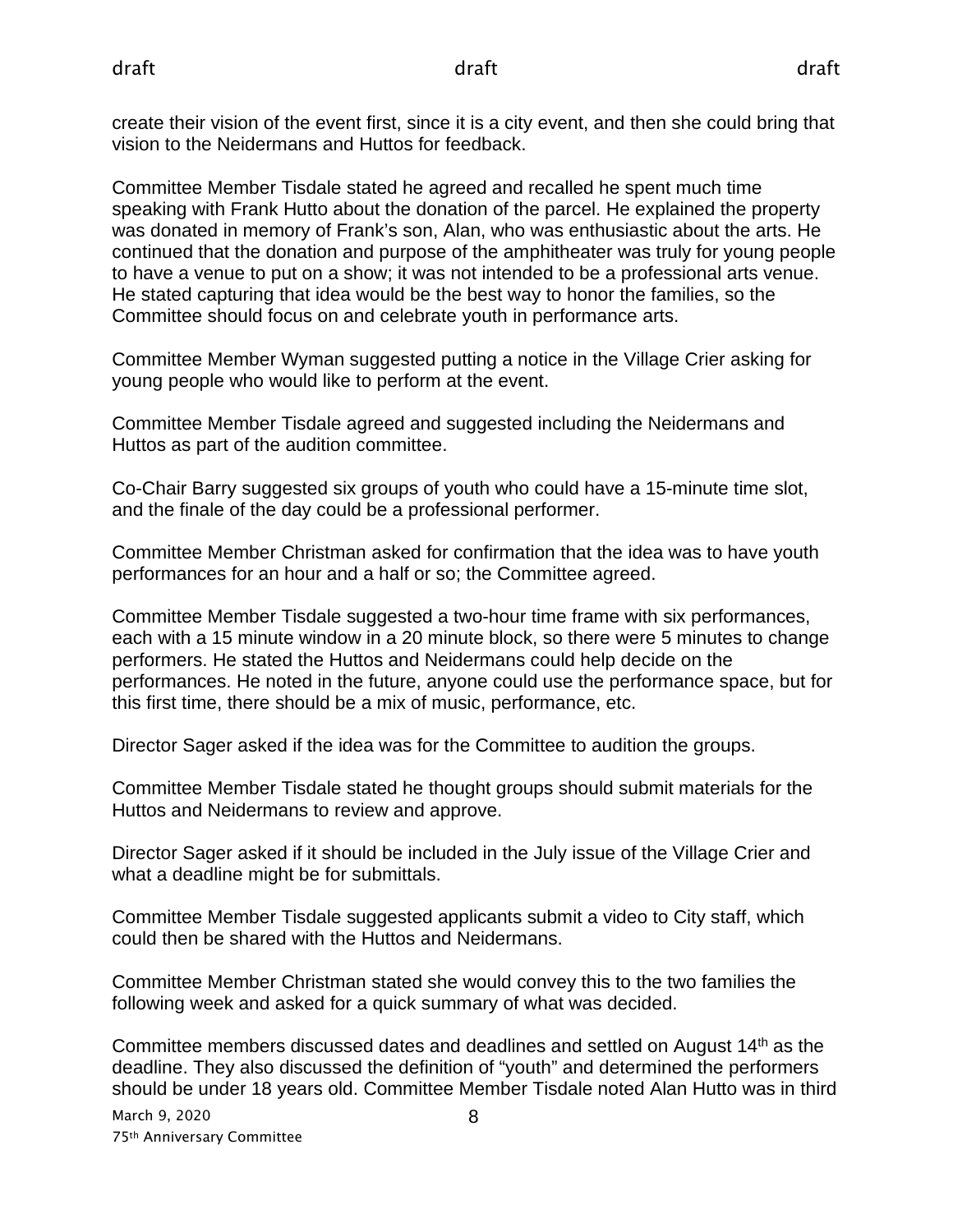grade when he passed away, so elementary school aged performers might be preferred to best honor his memory.

Co-Chair Barry asked for other comments; there were none. The Committee chose their next meeting date for Thursday, June 25<sup>th</sup> at 9am.

## **NEW BUSINESS**

None

# **ADJOURNMENT**

The meeting adjourned at 10:08 a.m.

\_\_\_\_\_\_\_\_\_\_\_\_\_\_\_\_\_\_\_\_\_\_\_\_\_\_\_\_\_\_\_\_\_\_\_\_\_ Committee Co-Chair Name: \_\_\_\_\_\_\_\_\_\_\_\_\_\_\_\_\_\_\_\_\_\_\_\_\_\_\_\_\_\_\_

\_\_\_\_\_\_\_\_\_\_\_\_\_\_\_\_\_\_\_\_\_\_\_\_\_\_\_\_\_\_\_\_\_\_\_\_\_ Jessica Sager, Director of Finance

\_\_\_\_\_\_\_\_\_\_\_\_\_\_\_\_\_\_\_\_\_\_\_\_\_\_\_\_\_\_\_\_\_\_\_\_\_ Pamela Broyles, Administrative Assistant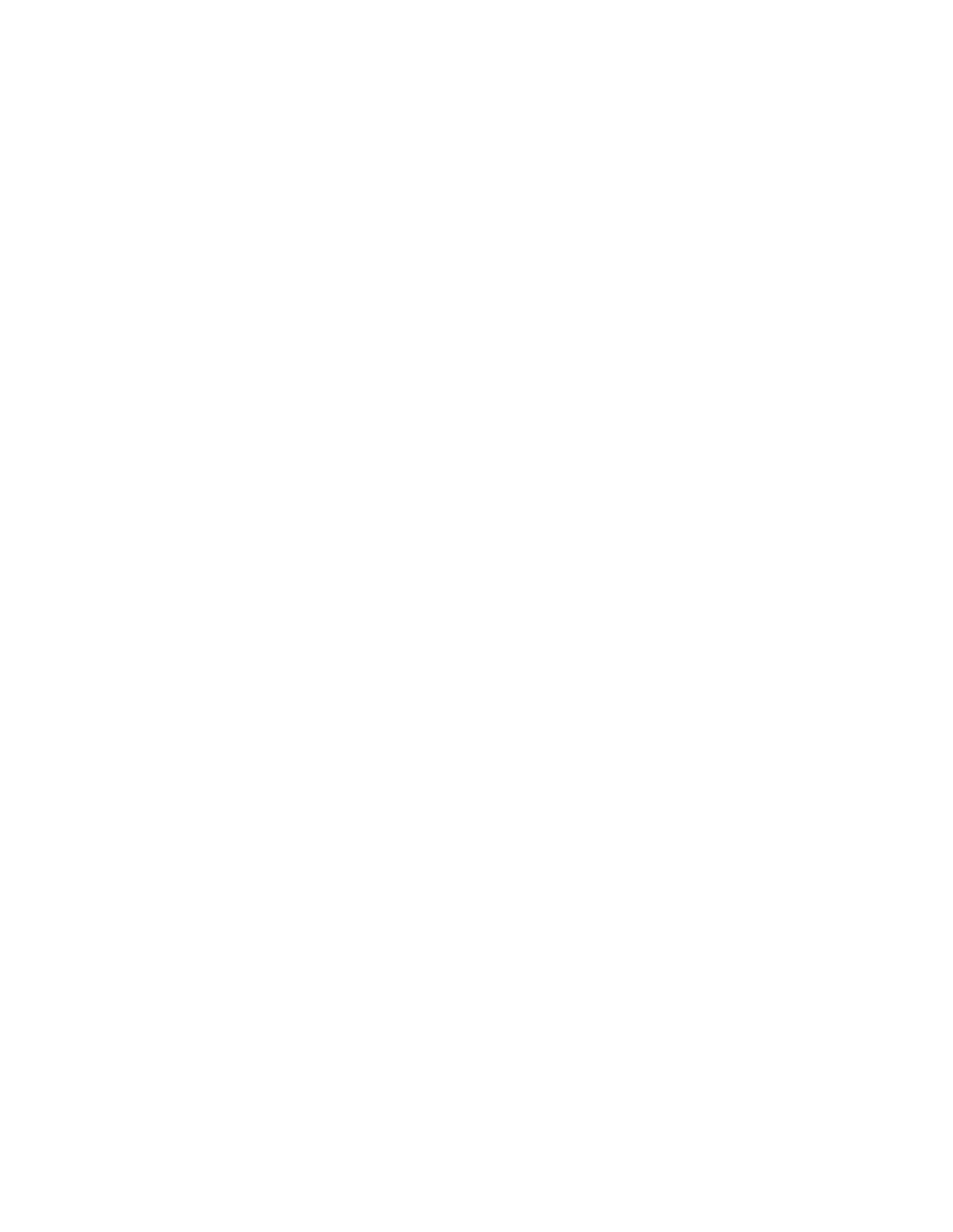

# **CHERRY HILLS VILLAGE COLORADO**

2450 E. Quincy Avenue City Hall Cherry Hills Village, CO 80113 Telephone 303-789-2541 www.cherryhillsvillage.com FAX 303-761-9386

ITEM: 7a

## **MEMORANDUM**

# **TO:** MEMBERS OF THE 75TH ANNIVERSARY COMMITTEE

**FROM:** EMILY BLACK, PARKS AND RECREATION COORDINATOR

**SUBJECT:** UPDATED INFORMATION FOR JOHN MEADE PARK EVENT

**DATE:** JUNE 25, 2020

#### **ISSUE**

To provide an update from staff about 75<sup>th</sup> Anniversary event planning.

## **DISCUSSION**

The John Meade Park Grand Opening/75<sup>th</sup> Anniversary event is planned for Sept. 26, 2020. This date has been reviewed by both the 75<sup>th</sup> Anniversary Committee and the Parks, Trails, and Recreation Commission (PTRC). Staff has updated the attached planning materials based on discussion from the last meeting (Exhibit A), and the Co-Chairs may bring materials they have prepared for the Committee as well. As planning progresses, staff will continue to monitor information from Tri-County Health to ensure the event complies with health guidance in place at that time.

## **ATTACHMENTS**

Exhibit A – John Meade Park Grand Opening/75th Anniversary Celebration Planning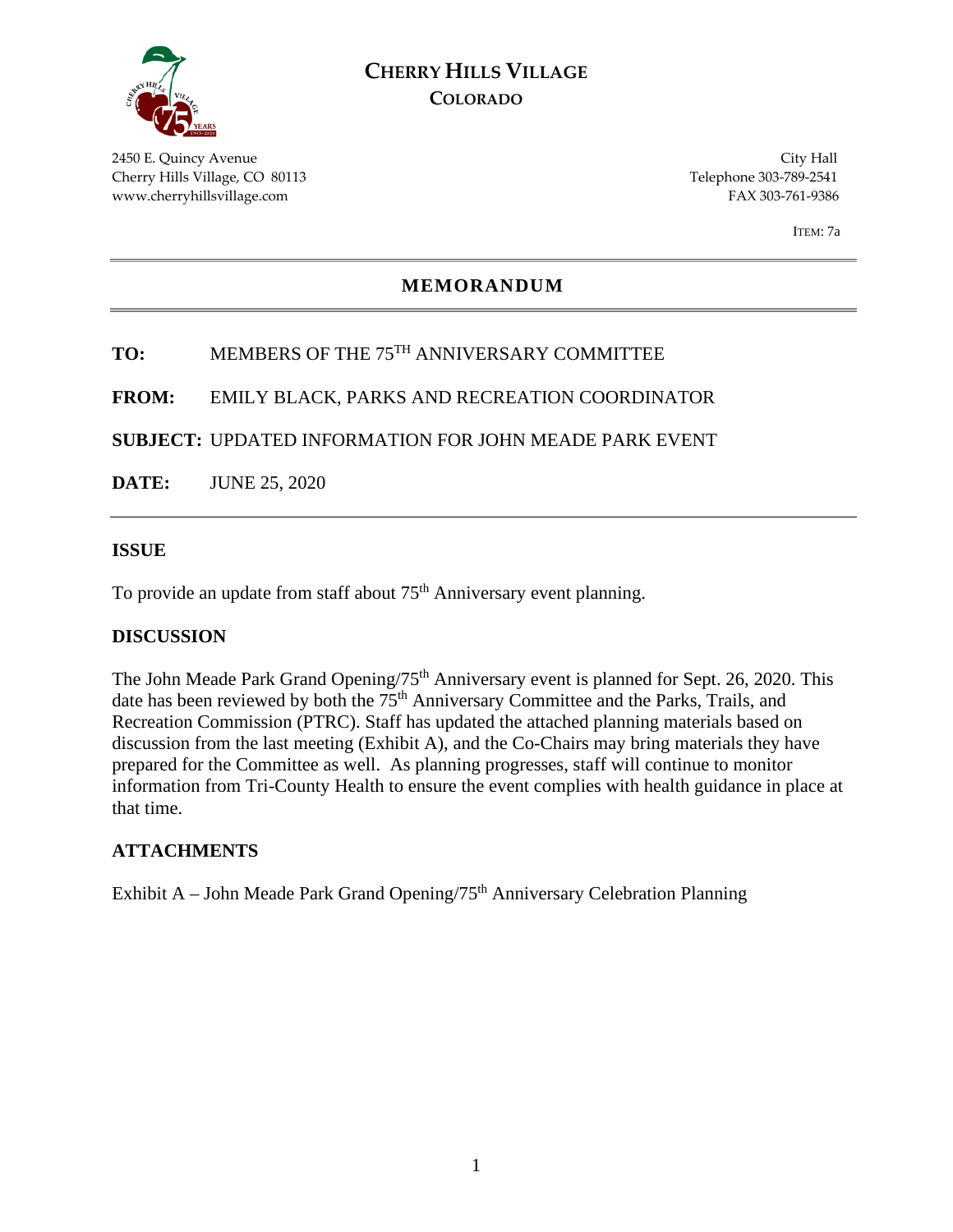# John Meade Park Grand Opening / 75<sup>th</sup> Anniversary Celebration Saturday, Sept. 26<sup>th</sup> 10am - 3pm

## Schedule:

- 10:30am Ribbon cutting John Meade side
- 11:00am Dedication Alan Hutto side by the Huttos; music to start afterward
- Schedule for Alan Hutto performances TBD following consultation with Niedermans & Huttos

#### Activities:

- Trail ride beginning 9am around Village Trail
- Pony rides
- Performances/music at Alan Hutto Memorial Commons (Staff published call for submissions in the July issue of the Village Crier)
- Pre-packaged food would be best for safety & cost

Notes from call with Stephanie Dahl and Laura Christman 3/24/20:

-Laura suggested doing the dedication for the John Meade side, then the dedication of Alan Hutto separately and having the Huttos themselves do the dedication of that side, and then music can start right after

-Preference to have all food available for free (rather than food trucks). Laura will talk to Niedermans/Huttos for possible food donation. Plan on something simple: catered sliced up subs, and we can buy/provide chips, drinks, ice cream, etc. Have the flyer/adverts say "Food will be available but feel free to bring your own picnic!"

-Fun Run idea: Suggestion of a Fun Run on the Village Trail: separate into a new event, possibly Oct. 24<sup>th</sup>, have a table to sign up for the Fun Run at the JMP event, have it be Halloween-themed and have kids and dogs in costumes

| <b>Category</b>      | <b>Item</b>                         | <b>Est. Cost</b> |     |
|----------------------|-------------------------------------|------------------|-----|
| Promotion            |                                     |                  |     |
|                      | <b>Yard Signs</b>                   | \$               | 220 |
| Food                 |                                     |                  |     |
|                      | Costco - ice cream, lemonade, chips | \$               | 400 |
|                      | Meal - sandwiches, etc.             |                  |     |
| <b>Entertainment</b> |                                     |                  |     |
|                      | Pony rides                          | \$               | 800 |
|                      | Frisbees (giveaway)                 | \$               | 300 |
|                      | Band/music                          |                  |     |
|                      |                                     |                  |     |
|                      | <b>TOTAL</b>                        | \$<br>1,720      |     |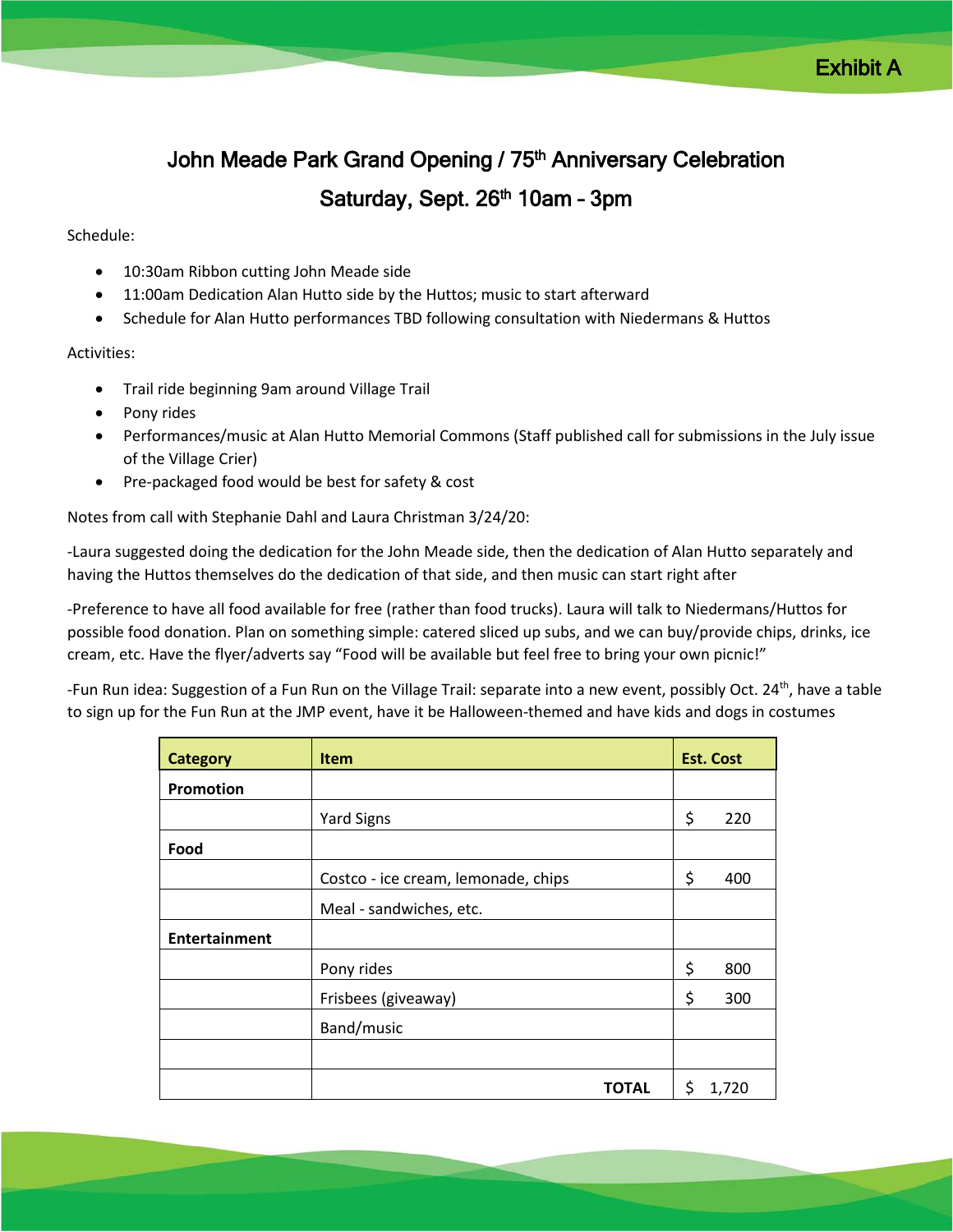

# **CHERRY HILLS VILLAGE COLORADO**

2450 E. Quincy Avenue City Hall Cherry Hills Village, CO 80113 Telephone 303-789-2541 www.cherryhillsvillage.com FAX 303-761-9386

ITEM: 8a

## **MEMORANDUM**

# **TO:** MEMBERS OF THE 75TH ANNIVERSARY COMMITTEE

**FROM:** JESSICA SAGER, DIRECTOR OF FINANCE & ADMINISTRATION

**SUBJECT:** 75TH ANNIVERSARY COMMITTEE TERMS OF OFFICE

**DATE:** JUNE 25, 2020

#### **ISSUE**

To provide an update from staff with information related to the Committee's terms of office and dissolution.

## **DISCUSSION**

At the June  $12<sup>th</sup>$  meeting, the Committee discussed expanding their duties beyond planning the  $75<sup>th</sup>$ Anniversary events. The resolution creating the 75<sup>th</sup> Anniversary Committee states "The Committee shall dissolve on upon completion of the final event in 2020 and all member terms shall end on that date" (Exhibit A). Staff has included two options if the Committee would like to continue researching the history of the Village, interviewing residents and creating a historic record. Staff is seeking direction from the Committee on which option is preferred.

#### *Option 1 – Create ad hoc Historic Committee*

Staff could add an item to an upcoming City Council agenda and request approval from City Council to create an ad hoc Historic Committee. If approved, staff would be required to solicit applications from all residents interested in serving on the Committee, including current 75<sup>th</sup> Anniversary Committee members.

## *Option 2 – Form "unofficial" Historic Committee*

The Committee could form an "unofficial" Historic Committee. If the Committee formed an unofficial Historic Committee, members of the Committee would not be subject to Colorado Open Meetings Law requirements and would be able to discuss items without staff involvement. Staff would not attend meetings or transcribe minutes nor would the Committee be able to solicit reimbursement for expended funds. The unofficial Historic Committee would be able to include articles in the Village Crier (written by a member of the Committee) and would be able to display photos, memorabilia, video interviews, etc. at upcoming City events with permission from the City Manager.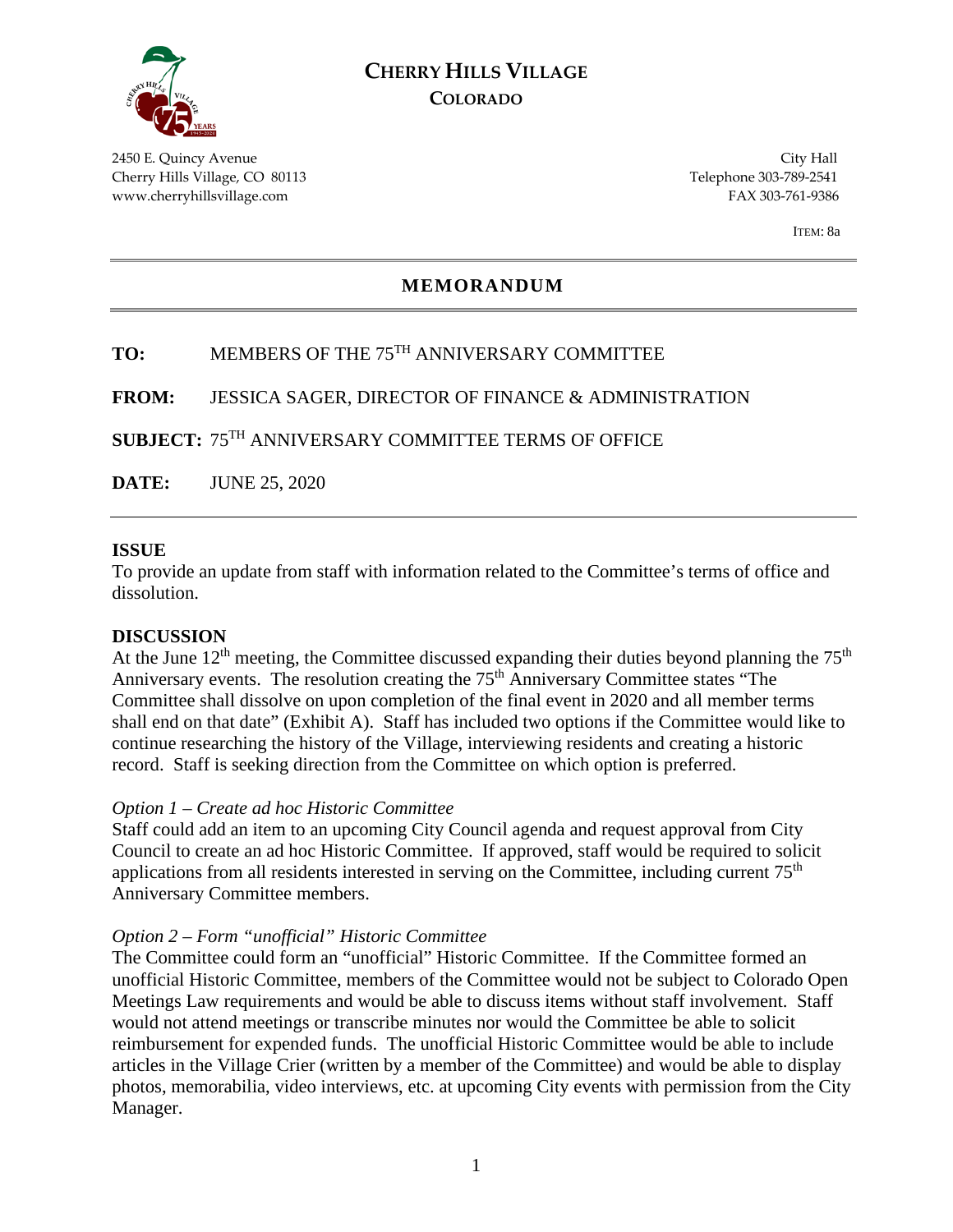# **CHERRY HILLS VILLAGE COLORADO**

## **ATTACHMENTS**

Exhibit A – Resolution 25, Series 2019 Concerning the Creation of an Ad Hoc  $75<sup>th</sup>$  Anniversary Committee and Appointment of Members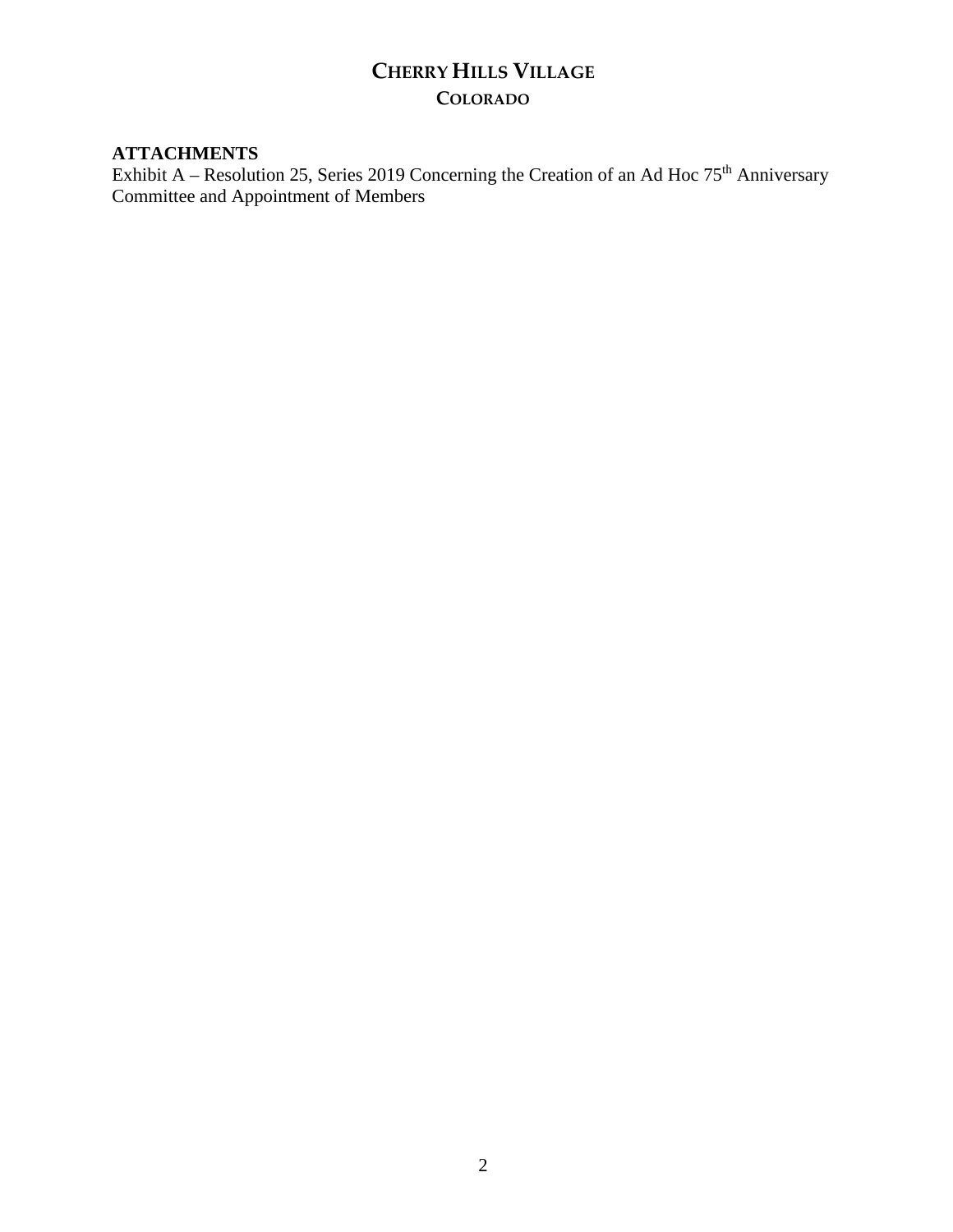# RESOLUTION NO. 35<br>SERIES OF 2019 SECONDED BY: MIKE GALLACHI **SECONDED BY: MIKE GALLAGHER**

## A RESOLUTION OF THE CITY COUNCIL OF THE CITY OF CHERRY HILLS VILLAGE CONCERNING THE CREATION OF AN AD HOC 75th ANNIVERSARY COMMITTEE AND APPOINTMENT OF MEMBERS

WHEREAS, the City of Cherry Hills Village was incorporated on May 10, 1945; and

WHEREAS, the 75<sup>th</sup> anniversary of the City's incorporation will be May 10, 2020; and

WHEREAS, the City Council desires to form an ad hoc advisory committee of City residents to make recommendations to the City Council for events and activities to celebrate the City's 75<sup>th</sup> anniversary as more specifically set forth in this Resolution; and

WHEREAS, applications to serve on the 75<sup>th</sup> Anniversary Committee were reviewed by City staff.

NOW, THEREFORE, BE IT RESOLVED BY THE CITY COUNCIL OF THE CITY OF CHERRY HILLS VILLAGE, COLORADO THAT:

## Section 1. Creation

75th Anniversary Committee ("the Committee"), to make recommendations to City Council City Council hereby establishes an ad hoc committee, which shall be designated as the regarding planned events and activities to celebrate the City's 75<sup>th</sup> anniversary.

#### Section 2. Members

The Committee shall consist of six (6) residents of the City. City Council may increase or decrease the membership of the Committee at its discretion. Additionally, City Council may designate one or more members of the Cit the Committee. All members shall be appointed by the City Council. All regular and ex officio members shall be volunteers who serve without compensation. The City Manager shall assign appropriate staff to support the Committee's work.

# Section 3. Terms of Office and Committee Dissolution

The Committee shall dissolve on upon completion of the final event in <sup>2020</sup> and all member terms shall end on that date.

## Section 4. Removal; Vacancies

All regular Committee members shall serve at the <sup>p</sup>leasure of the City Council and may be removed with or without cause and with or without notice and hearing, at the sole discretion of the City Council. Vacancies on the Committee shall be filled by City Council.

#### Section 5. Meetings

The Committee shall meet as often as necessary to accomplish its duties and responsibilities. The members of the Committee shall, at their first meeting, select an individual from among the Committee members to serve as Chairperson. All meetings of the Committee shall be open to the public. The Committee shall set and post its schedule and agendas in the same manner as other City boards and commissions and invite input from the community and City staff.

## Section 6. Member Appointment

The City Council hereby appoints the following individuals to the City of Cherry Hills Village 75<sup>th</sup> Anniversary Committee: